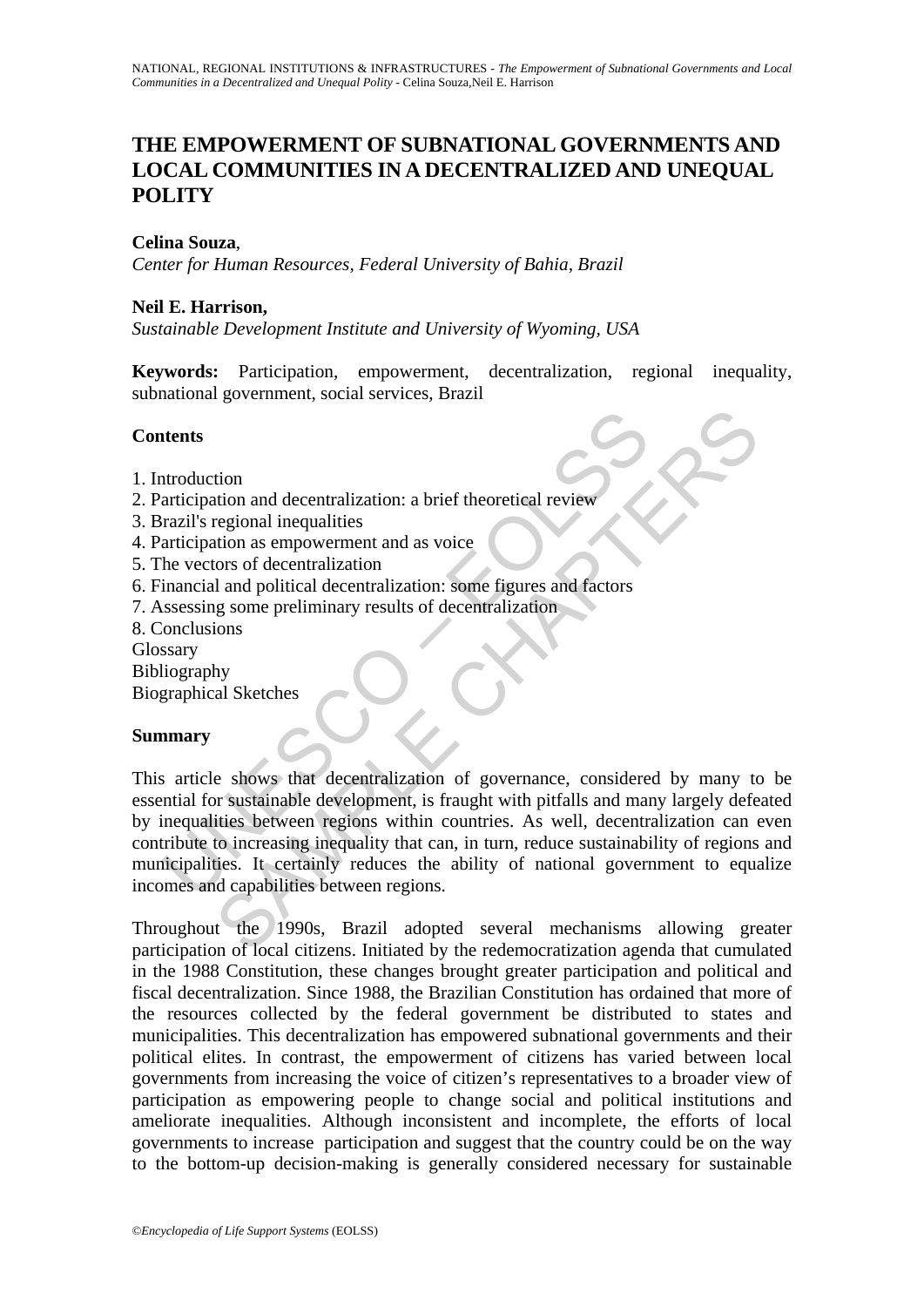#### development.

Like many developing countries, Brazil has deep-rooted social and regional inequality. This inequality relates to both state and local resources and the ability of governmental organizations to implement sustainable policies. It also explains why participation and the effects of decentralization vary across the country. Furthermore, the results of decentralization are contradictory. On the one hand, decentralization has made subnational governments more involved in the delivery of policies with the participation of local citizens. This has reduced 'top-down' policymaking and management and, thus, increased the prospects for sustainable development. On the other hand, Brazil is a good example of the constraints on decentralization and citizen participation in countries with deep-rooted regional, social, and political heterogeneity.

### **1. Introduction**

**Altroduction**<br>
World Commission on Environment and Development argued that to the presions. . . a concern must logically be extended to equity within<br>
is connection between equity and sustainability is now with<br>
sequent i The World Commission on Environment and Development argued that "even a narrow notion of physical sustainability implies a concern for social equity between generations. . . a concern must logically be extended to equity within each generation." This connection between equity and sustainability is now widely accepted. Its consequent implication is that environmental conservation can best be achieved by increasing participation in decision-making. Equity is promoted when political choices about the distribution of resources is equally open to all concerned. A corollary to this argument is that decision-making should be decentralized, permitting more active participation by the people most affected by those decisions. Thus, it is now well accepted that sustainability is directly linked to decentralization.

commission on Environment and Development argued that "even a nar<br>physical sustainability implies a concern for social equity between<br>s... a concern must logically be extended to equity within each generatie<br>ction between While accepting the importance of equity in sustaining development, many developing country governments also note the evidence of the 'environmental Kuznets curve' that social inequality and environmental destruction are an inevitable consequence of development until high levels of development are obtained. These problems, they believe, will be automatically rectified when their country reaches much higher levels of economic development and a better educated citizenry. They hope that the destruction of their dash for growth is reversed by wealth. But if development is to be sustained over the long-term, environment must be conserved in the present. As investors in technology stocks learned when the stock market bubble burst in 2000, large early losses may never be recouped. Once tropical forests are destroyed, it may take a century for them to naturally regenerate. Many never do. Environmental capital, once consumed, can never be rebuilt. Because early, rapid development is highly environmentally destructive, governments in developing countries need to emphasize environmental conservation to prevent excessive consumption of environmental capital.

Because environmental conservation requires equity that is in short supply during midlevels of development, developing country governments must act early and with resolve to reduce inequality. "Communist" China, the world's fastest growing developing country began its movement to a market economy with a high level of social equality. After more than a decade of rapid growth it now faces increasing social and economic inequality and severe environmental problems from reduced agricultural demand to dangerously polluted water and air. It has begun to address the environmental problems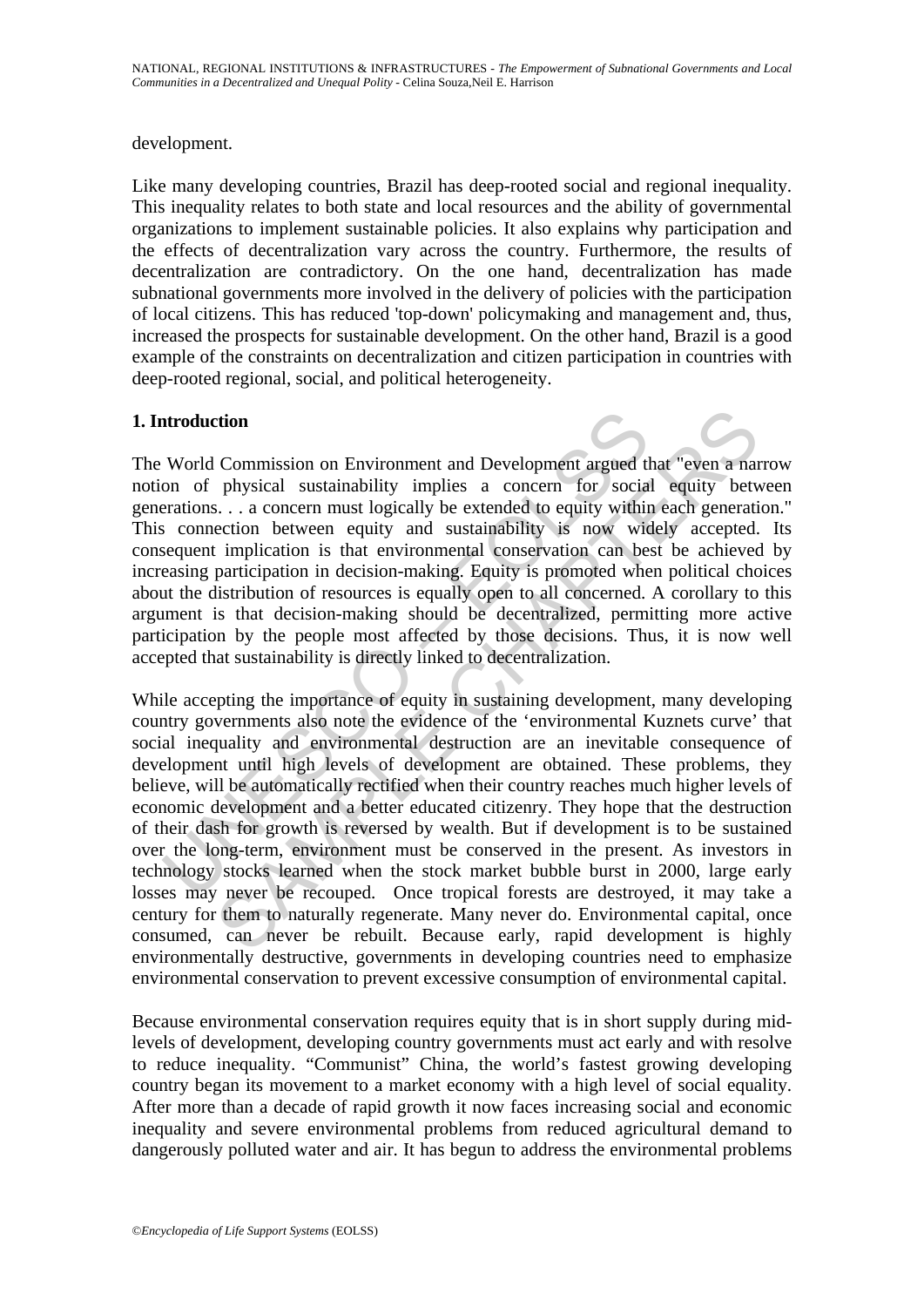even while inequality is increasing from expansion of its market economy. Brazil has faced a much greater problem. When China was egalitarian and beginning its economic revolution Brazil had one of the highest rates of economic inequality in the world. Thus, it has had to reduce inequality while the forces of economic growth are pushing hard in the opposite direction, toward greater inequality and higher rates of resources consumption.

Institutions can preserve inequalities or they can reduce them. This paper examines how changes in the institutions governing the allocation of economic resources among Brazil's regions have interacted with efforts within the regions to devolve political power closer to the people.

Brazil has become highly decentralized. The Constitution result<br>timitment to democratic values implemented through polentralization, an expanded governance role for local and state<br>port for grass-root movements and local p as become highly decentralized. The Constitution resulted from a nation to democratic values implemented through political and from a nation, an expanded governments of for local and state governments, are approximents con Since the 1988 Constitution was ratified, the distribution of political and fiscal resources in Brazil has become highly decentralized. The Constitution resulted from a national commitment to democratic values implemented through political and fiscal decentralization, an expanded governance role for local and state governments, and support for grass-root movements and local participation. Because sustainable development demands greater participation at all levels in the polity and less 'top-down' management, the potential for effective sustainable development policy is increased by decentralization that strengthened the role and the power of state and local governments and of grass-root movements. However, participation may have several different meanings. For example, it can mean the voice of the people as one among many voices. But it also can mean empowering the people directly, and especially the poor, to become aware of inequalities and to reform political and social institutions through collective action. The election in 2002 of Luiz Inácio Lula da Silva as president has been interpreted as partly reflecting the increased political influence of the poor and previously powerless.

Participation as empowerment demands resources. The 1988 Brazilian Constitution redistributes fiscal resources to states and municipalities and away from the federal government. Despite this change in the allocation of resources the federal government's role in evening out Brazil's deep-rooted regional, social, economic, and political inequalities remains largely undiminished. The federal government's policies to tighten fiscal control in response to the demand of the International Monetary Fund and the country' creditors and its attempts to re-centralize fiscal resources to effect economic reforms limit the potential for state and local government support of sustainable development.

This paper argues that if sustainable development demands participation as citizen empowerment and not only as one collective voice among many, it demands devolution of real political power and substantial economic resources to subnational governments. Participation, decentralization, and sustainable development can be constrained in countries with high regional and social inequality. Although Brazil has made a greater effort than many developing countries to redistribute fiscal resources from the federal to subnational governments, this redistribution is not sufficient to achieve empowering participation necessary for effective sustainable development policy. Participation as empowerment demands a more equitable distribution of economic resources to all local participating governments and movements. Therefore, the experience in Brazil of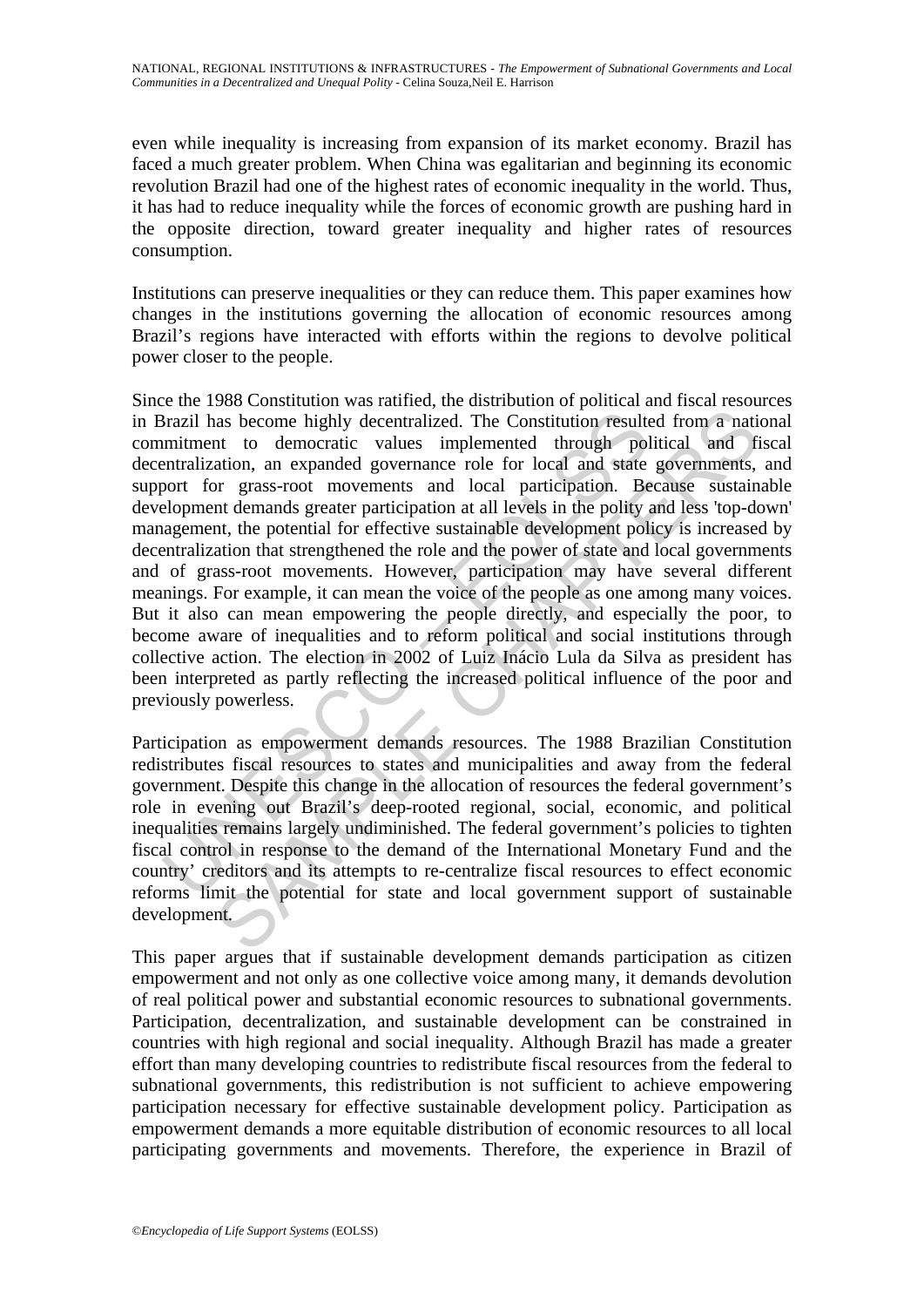decentralization and participation suggests that however well-meaning, structural and even constitutional changes intended to distribute fiscal resources can be ineffective and/or by-passed when inequalities are very high. In addition, this paper shows that differencies between states in their capacity to handle greater fiscal resources and to organize devolution and local participation can be large obstacles to increasing equality and sustainability.

The lessons of Brazil's experience of increasing participation while decentralizing resources within a context of globalization and pressure from external creditors may be applicable in other developing countries. In particular it's general lesson is instructive: well-meaning efforts to redistribute political and fiscal power may be not enough when inequalities are high and some states and municipalities are less capable than others. Thus, describing the Brazilian case can contribute to the understanding the difficulties of empowering people to reduce inequalities and participate in sustainable development in countries that, like most developing countries, suffer from high levels of regional and social inequality and large external and domestic debt.

mpowering people to reduce inequalities and participate in sustain<br>countries that, like most developing countries, suffer from high lev<br>al inequality and large external and domestic debt.<br>sarticle first provides an overvie This article first provides an overview of the conventional wisdom on participation and decentralization with some data on Brazil's regional inequalities. It then discusses results on the participation of society at the local level in order to provide a context within which to study decentralization. The penultimate section analyzes the main dimensions of the decentralization process in Brazil after redemocratization. Finally, it presents some data and results related to fiscal and political decentralization focusing on some aspects of sustainable development.

### **2. Participation and decentralization: a brief theoretical review**

In many developing countries, participation and decentralization have become "elective affinities." Although they are being implemented in a number of countries, their concepts are vague since they are used in different ways in different contexts.

Firing people to reduce inequalities and participate in sustainable developp<br>tring people to reduce inequalities and participate in sustainable developp<br>s that, like most developing countries, suffer from high levels of re The meaning of participation is a great divide in the literature and in participation itself. For some, participation may mean a way of improving efficiency. To others it is a way to promote enhancements in social justice, meaning the improved access of people and social groups historically excluded from the decision-making process. For many the benefits of participation are limited to "instrumental" ones, improving policy effectiveness, promoting consensus on state actions and gaining access to detailed information about policies and the real needs of ordinary citizens. But for others the principal goal of participation is the empowerment of the social groups that have typically been ignored by social and economic development policies.

Decentralization has many meanings and can be implemented in different ways. It may imply anything from administrative de-concentration to political decentralization, in which decision-making authority is transferred to previously underrepresented groups. These groups might range from the private sector to subnational governments, nongovernmental organizations, and grass-roots movements. It also has different meanings according to ideologies and a wide appeal regardless of ideology and implies discussion of power relations and conflicts. In developing countries, decentralization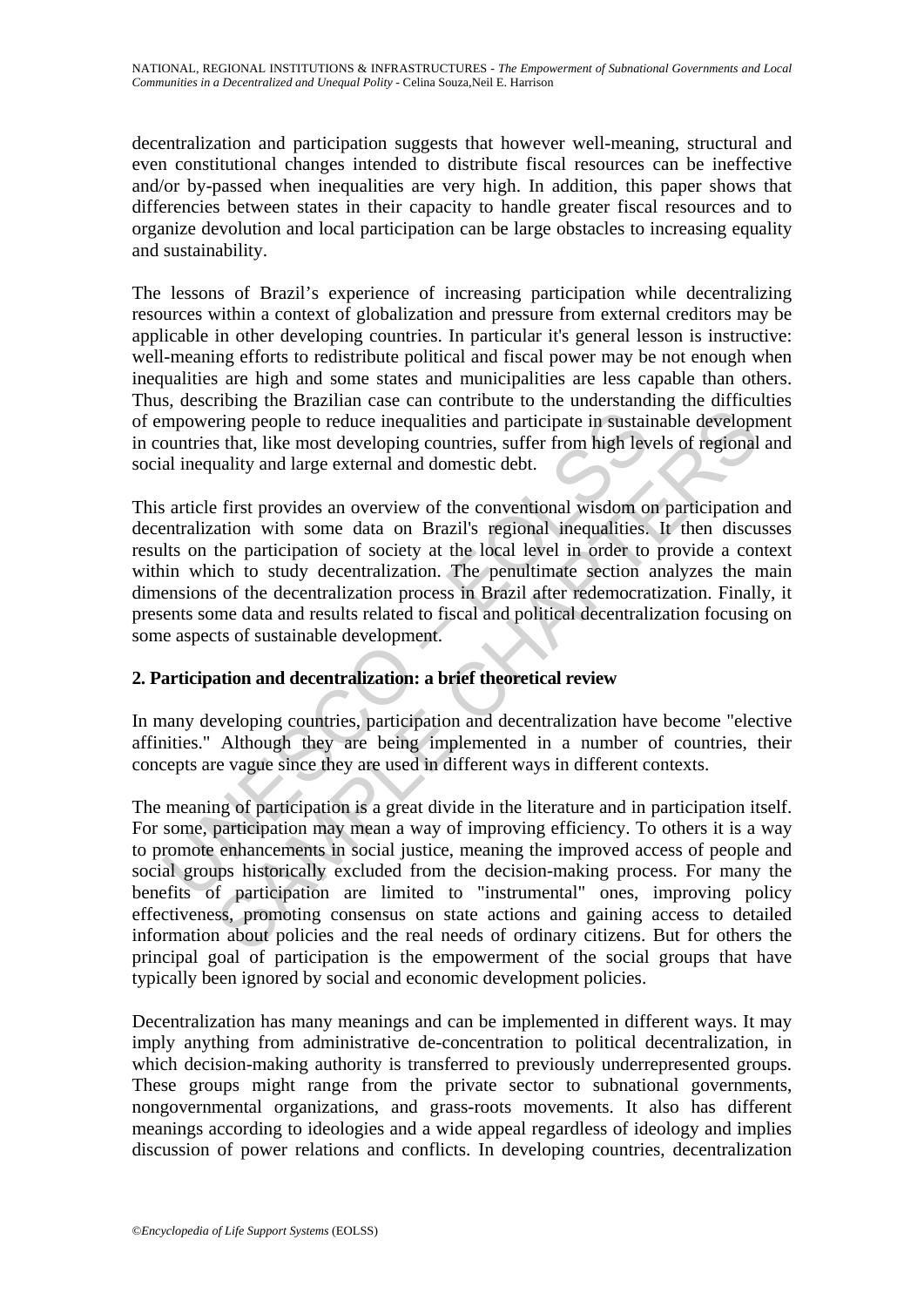often is ideologically attractive, especially in reaction to previous processes promoting centralization.

il, we show that decentralization was, in part, wrestled frequentional institutions, and we demonstrate that the benefits of decevenly distributed.<br>
TO ACCESS ALL THE 15 PAGES OF THIS CHA Visit: http://www.eolss.net/Eolssshow that decentralization was, in part, wrestled from the center<br>
institutions, and we demonstrate that the benefits of decentralization<br>
distributed.<br>
(Surfibuted.<br>
(Surfibuted.<br>
(Surfibuted.<br>
(Surfibuted.<br>
(Surfibuted. The literature on development - and on sustainable development in particular - has imparted enormous importance to decentralization as a key tool for development. At a theoretical level, several issues not generally addressed in this literature can be raised. First, the advantages and limitations are seldom discussed. Rationales or promises of participation and decentralization are usually expressed in normative terms without relating them to the broader political and economic context. Second, it treats participation and decentralization as policies granted from central to subnational units. Finally, it has been generally recognized that there is no guarantee that benefits will be distributed equitably by decentralized and participatory structures. In the following discussion of the case of Brazil we consider the political and economic context in some detail, we show that decentralization was, in part, wrestled from the center by subnational institutions, and we demonstrate that the benefits of decentralization were not evenly distributed.

-

- -

## TO ACCESS ALL THE **15 PAGES** OF THIS CHAPTER, Visit: http://www.eolss.net/Eolss-sampleAllChapter.aspx

#### **Bibliography**

Abers, Rebecca (1998). "From Clientelism to Cooperation: Local Government, Participatory Policy, and Civic Organizing in Porto Alegre, Brazil." *Politics & Society* 26(4): 511-523.[This analyzes the experience of participatory budget in a Brazilian city]

Abrucio, Fernando L. (1998) *Os Barões da Federação: Os Governadores e a Redemocratização Brasileira.* São Paulo, SP, Brazil: Hucitec.[This book analyzes the strength of the state governors after redemocratization]

Guimarães Neto, Leonardo (1995). "Desigualdades Regionais e Federalismo." *En Desiqualdades Regionais e Desenvolvimento.* Eds. R. B. Affonso and P. L. B. Silva), 13-60. São Paulo, SP, Brazil: FUNDAP and UNESP. [This analyzes the impact of regional inequalities on economic and social issues]

Lavinas, Lena, E. Garcia, and M. R. Amaral (1997). *Desigualdades Regionais: Indicadores Sócioeconômicos dos Anos 90.* Rio de Janeiro, RJ, Brazil, [Provides data on Brazil's regional disparities]

Ministério da Fazenda/Secretaria do Tesouro Nacional/Divisão de Análise e Estatísticas Fiscais dos Estados e Municípios (1997). *Execução orçamentária dos estados e municípios das capitais. 1986-1995*. Brasília, DF, Brazil: Departamento do Tesouro Nacional. [Database on revenue and expenditure of the states and their capitals between 1986 and 1995]

Nylen, William R. (2000). The Making of a Loyal Opposition: the Workers' Party (PT) and the Consolidation of Democracy in Brazil. In *Democratic Brazil: Actors, Institutions, and Processes*. Eds. P. Kingstone and T. Power, 126-143. Pittsburgh, PA, USA: University of Pittsburgh Press. [This discusses the view of participation as empowerment]

Serra, José and J. R. Afonso (1999). "Federalismo Fiscal à Brasileira: Algumas Reflexões." *Revista do BNDES* 6 (12): 3-30.[This provides data and analysis on Brazil's current fiscal federalism, by level of